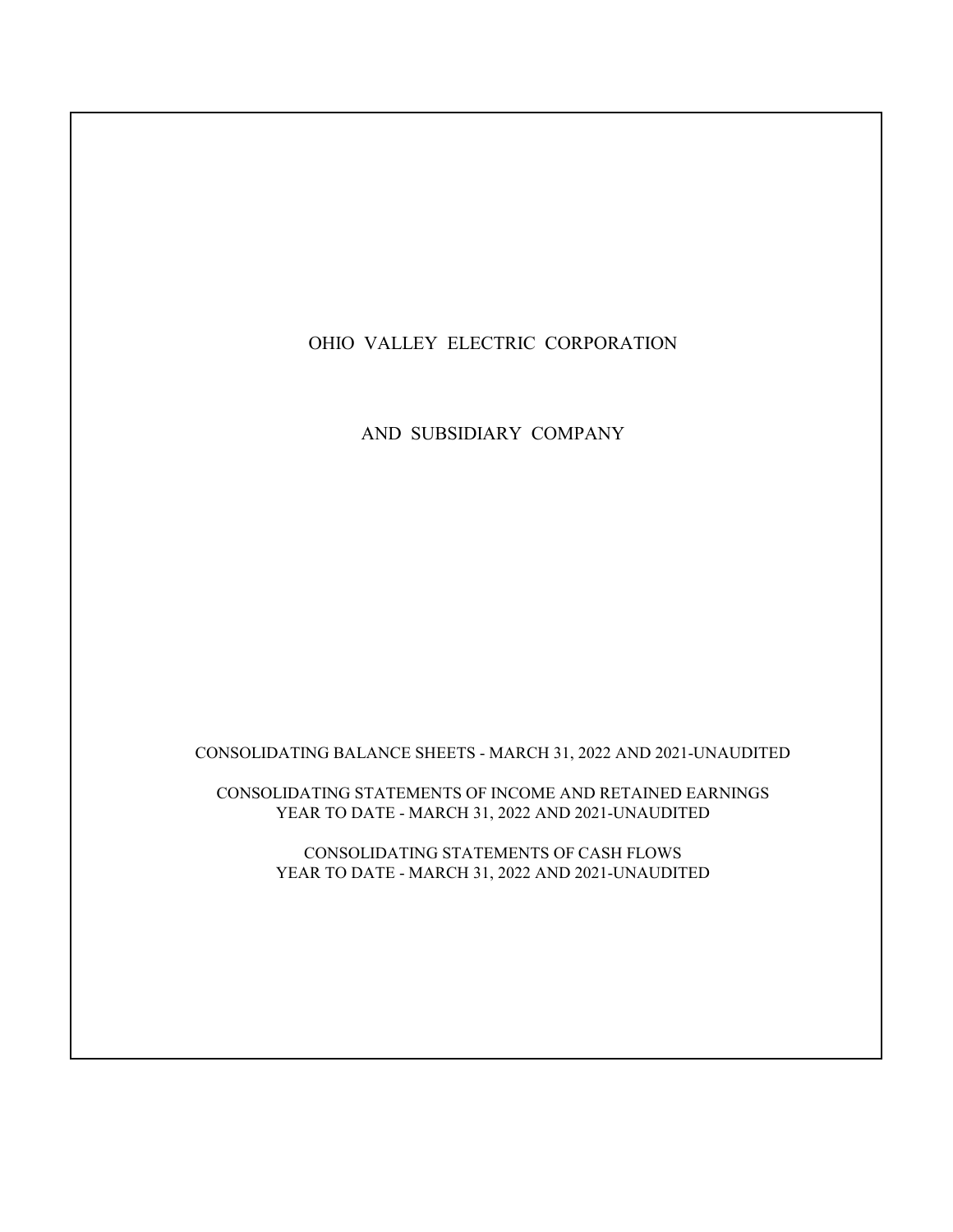## OHIO VALLEY ELECTRIC CORPORATION

## AND SUBSIDIARY COMPANY

# CONSOLIDATING BALANCE SHEETS - MARCH 31, 2022 AND 2021-UNAUDITED

## CONSOLIDATING STATEMENTS OF INCOME AND RETAINED EARNINGS YEAR TO DATE - MARCH 31, 2022 AND 2021-UNAUDITED

CONSOLIDATING STATEMENTS OF CASH FLOWS YEAR TO DATE - MARCH 31, 2022 AND 2021-UNAUDITED

## OFFICER'S CERTIFICATION

A review of the affairs and activities of Ohio Valley Electric Corporation and its wholly-owned subsidiary, Indiana-Kentucky Electric Corporation (the Companies), during the quarters ended March 31, 2022 and 2021 has been made under my supervision, and in my opinion, the unaudited financial statements for these periods present fairly the financial conditions of the Companies as of March 31, 2022 and 2021, and the results of the operations, thereof, in accordance with generally accepted accounting principles consistently applied throughout the period. To the best of my knowledge and belief, there has been no Potential Default, Default, or Event of Default

by the Companies and the Companies are in compliance with the covenents of the current debt agreements.

Secretary and Treasurer OHIO VALLEY ELECTRIC CORPORATION and INDIANA-KENTUCKY ELECTRIC CORPORATION

#### CONSOLIDATED NET WORTH

The consolidated net worth of Ohio Valley Electric Corporation and its wholly-owned subsidiary, Indiana-Kentucky Electric Corporation for the quarter ending March 31, 2022 was \$33,451,490.

Secretary and Treasurer OHIO VALLEY ELECTRIC CORPORATION and INDIANA-KENTUCKY ELECTRIC CORPORATION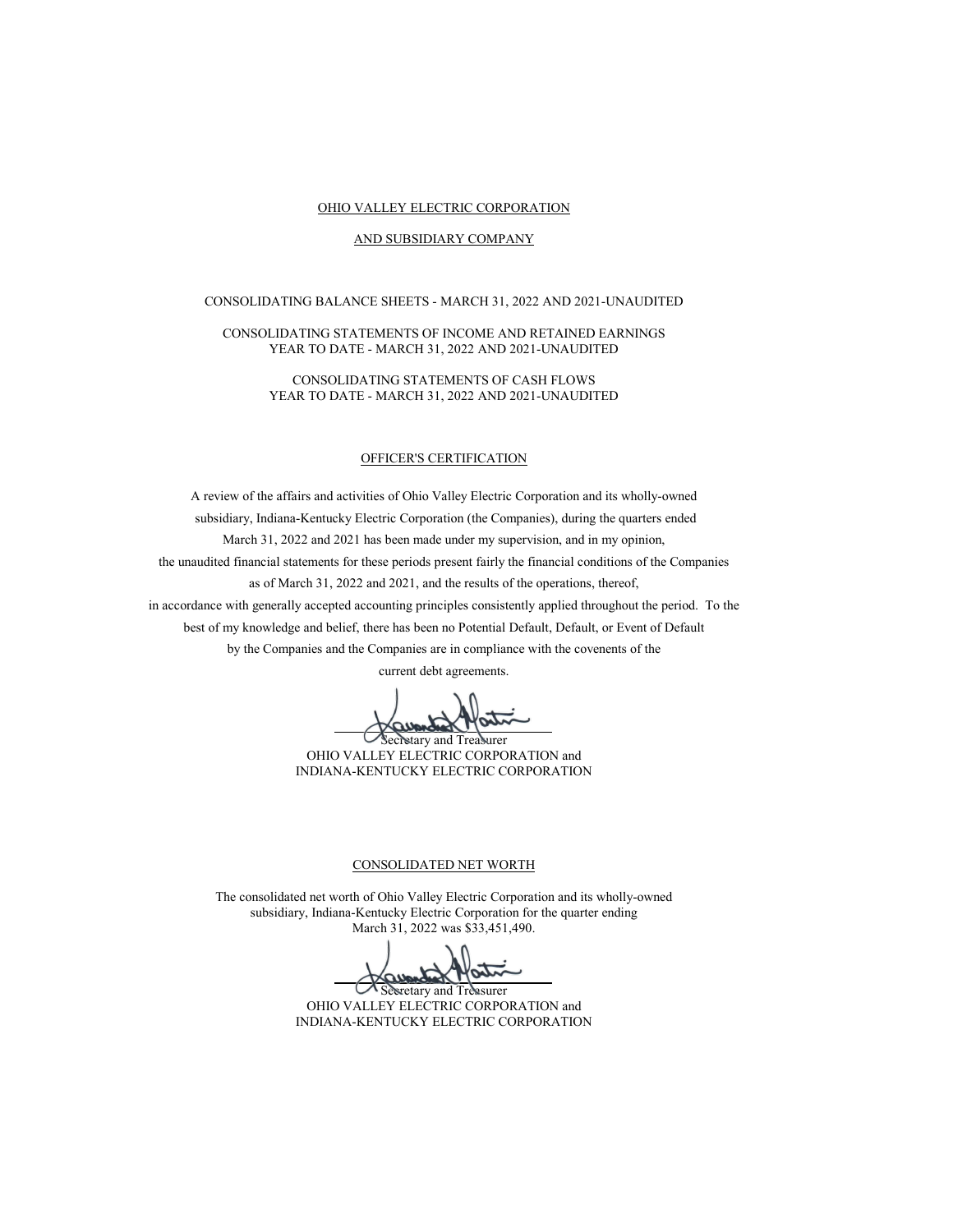#### CONSOLIDATING BALANCE SHEETS

AS OF MARCH 31, 2022 AND 2021-UNAUDITED

|                                                |                                |                          | 2022                                   |                                                 |                          | 2021                     |                                        |                                                 |  |  |  |  |
|------------------------------------------------|--------------------------------|--------------------------|----------------------------------------|-------------------------------------------------|--------------------------|--------------------------|----------------------------------------|-------------------------------------------------|--|--|--|--|
|                                                | Consolidated                   | Eliminations<br>(Deduct) | Ohio Valley<br>Electric<br>Corporation | Indiana-<br>Kentucky<br>Electric<br>Corporation | Consolidated             | Eliminations<br>(Deduct) | Ohio Valley<br>Electric<br>Corporation | Indiana-<br>Kentucky<br>Electric<br>Corporation |  |  |  |  |
| <b>ASSETS</b><br>ELECTRIC PLANT:               |                                |                          |                                        |                                                 |                          |                          |                                        |                                                 |  |  |  |  |
| At original cost                               | 2,892,811,330<br><sup>\$</sup> | -S                       | <sup>\$</sup><br>1,441,967,678         | 1,450,843,652 \$<br>$\mathbf{s}$                | 2,869,524,428            | S                        | $\mathbb{S}$<br>1,414,816,873          | - S<br>1,454,707,555                            |  |  |  |  |
| Less - Accumulated provisions for depreciation | (1,790,714,831)                |                          | (914, 319, 257)                        | (876, 395, 574)                                 | (1,681,450,603)          |                          | (839, 929, 559)                        | (841, 521, 044)                                 |  |  |  |  |
|                                                | 1,102,096,499                  |                          | 527,648,421                            | 574,448,078                                     | 1,188,073,825            |                          | 574,887,314                            | 613,186,511                                     |  |  |  |  |
| Construction in progress                       | 67,144,283                     |                          | 42,358,490                             | 24,785,793                                      | 22,992,097               |                          | 11,118,249                             | 11,873,848                                      |  |  |  |  |
| Total electric plant                           | 1,169,240,782                  |                          | 570,006,911                            | 599,233,871                                     | 1,211,065,922            |                          | 586,005,563                            | 625,060,359                                     |  |  |  |  |
| <b>INVESTMENTS AND OTHER:</b>                  |                                |                          |                                        |                                                 |                          |                          |                                        |                                                 |  |  |  |  |
| Investment in subsidiary company               |                                | (3,400,000)              | 3,400,000                              |                                                 |                          | (3,400,000)              | 3,400,000                              |                                                 |  |  |  |  |
| Advances to subsidiary-construction            |                                | (539, 592, 872)          | 539,592,872                            |                                                 |                          | (578, 243, 191)          | 578,243,191                            |                                                 |  |  |  |  |
| Total investments and other                    | $\sim$                         | (542, 992, 872)          | 542,992,872                            |                                                 | $\overline{\phantom{a}}$ | (581, 643, 191)          | 581,643,191                            | $\sim$                                          |  |  |  |  |
| <b>CURRENT ASSETS:</b>                         |                                |                          |                                        |                                                 |                          |                          |                                        |                                                 |  |  |  |  |
| Cash and cash equivalents                      | 72,241,468                     |                          | 72,235,268                             | 6,200                                           | 103,728,962              |                          | 103,722,762                            | 6,200                                           |  |  |  |  |
| Accounts receivable                            | 29,105,693                     |                          | 28,256,536                             | 849,157                                         | 28,428,354               |                          | 28,261,939                             | 166,415                                         |  |  |  |  |
| Fuel in storage                                | 38,054,744                     |                          | 14,597,965                             | 23,456,779                                      | 52,205,430               |                          | 21,177,510                             | 31,027,920                                      |  |  |  |  |
| Materials and supplies                         | 44,092,273                     |                          | 28,845,509                             | 15,246,764                                      | 40,046,548               |                          | 24,807,808                             | 15,238,740                                      |  |  |  |  |
| Property taxes applicable to future years      | 2,318,700                      |                          | 2,318,700                              | $\overline{a}$                                  | 2,441,250                |                          | 2,441,250                              |                                                 |  |  |  |  |
| Emission allowances                            | 81,655                         |                          | 81,655                                 |                                                 | 143,887                  |                          | 143,887                                |                                                 |  |  |  |  |
| Prepaid expenses and other                     | 4,992,573                      |                          | 3,754,229                              | 1,238,344                                       | 4,386,274                |                          | 3,656,346                              | 729,928                                         |  |  |  |  |
| Total current assets                           | 190,887,106                    |                          | 150,089,862                            | 40,797,244                                      | 231,380,705              |                          | 184,211,502                            | 47,169,203                                      |  |  |  |  |
| <b>REGULATORY ASSETS:</b>                      |                                |                          |                                        |                                                 |                          |                          |                                        |                                                 |  |  |  |  |
| Unrecognized postemployment benefits           | 8,611,705                      |                          | 3,745,912                              | 4,865,793                                       | 6,833,166                |                          | 2,498,432                              | 4,334,734                                       |  |  |  |  |
| Unrecognized Pension benefits                  | 18,796,585                     |                          | 10,244,139                             | 8,552,446                                       | 34,784,688               |                          | 18,599,373                             | 16,185,315                                      |  |  |  |  |
| Income taxes billable to customers             | 13,045,853                     |                          | 13,045,853                             | $\sim$                                          | 10,751,917               |                          | 10,751,917                             |                                                 |  |  |  |  |
| Other                                          | 9,262,500                      |                          | 9,262,500                              |                                                 | $\sim$                   |                          | $\sim$                                 | $\sim$                                          |  |  |  |  |
| Total regulatory assets                        | 49,716,643                     |                          | 36,298,404                             | 13,418,239                                      | 52,369,771               | $\sim$                   | 31,849,722                             | 20,520,049                                      |  |  |  |  |
| DEFERRED CHARGES AND OTHER:                    |                                |                          |                                        |                                                 |                          |                          |                                        |                                                 |  |  |  |  |
| Unamortized debt expense                       | 668,073                        |                          | 668,073                                |                                                 | 306,064                  |                          | 306,064                                |                                                 |  |  |  |  |
| Postretirement benefits                        | 11,877,835                     |                          | 6,260,807                              | 5,617,028                                       |                          |                          |                                        |                                                 |  |  |  |  |
| Long-term investments                          | 300,029,645                    |                          | 238,418,527                            | 61,611,118                                      | 285,746,036              |                          | 231,747,788                            | 53,998,248                                      |  |  |  |  |
| Other                                          | 1,535                          |                          | 551                                    | 984                                             | 623,586                  | $\overline{a}$           | 622,602                                | 984                                             |  |  |  |  |
| Total deferred charges and other               | 312,577,088                    |                          | 245,347,958                            | 67,229,130                                      | 286,675,686              | $\overline{\phantom{a}}$ | 232,676,454                            | 53,999,232                                      |  |  |  |  |
| <b>TOTAL</b>                                   | 1,722,421,619                  | (542, 992, 872)          | 1,544,736,007<br>S                     | 720,678,484<br>S                                | 1,781,492,084<br>-S      | (581, 643, 191)          | 1,616,386,432<br>-S                    | 746,748,843<br>-S                               |  |  |  |  |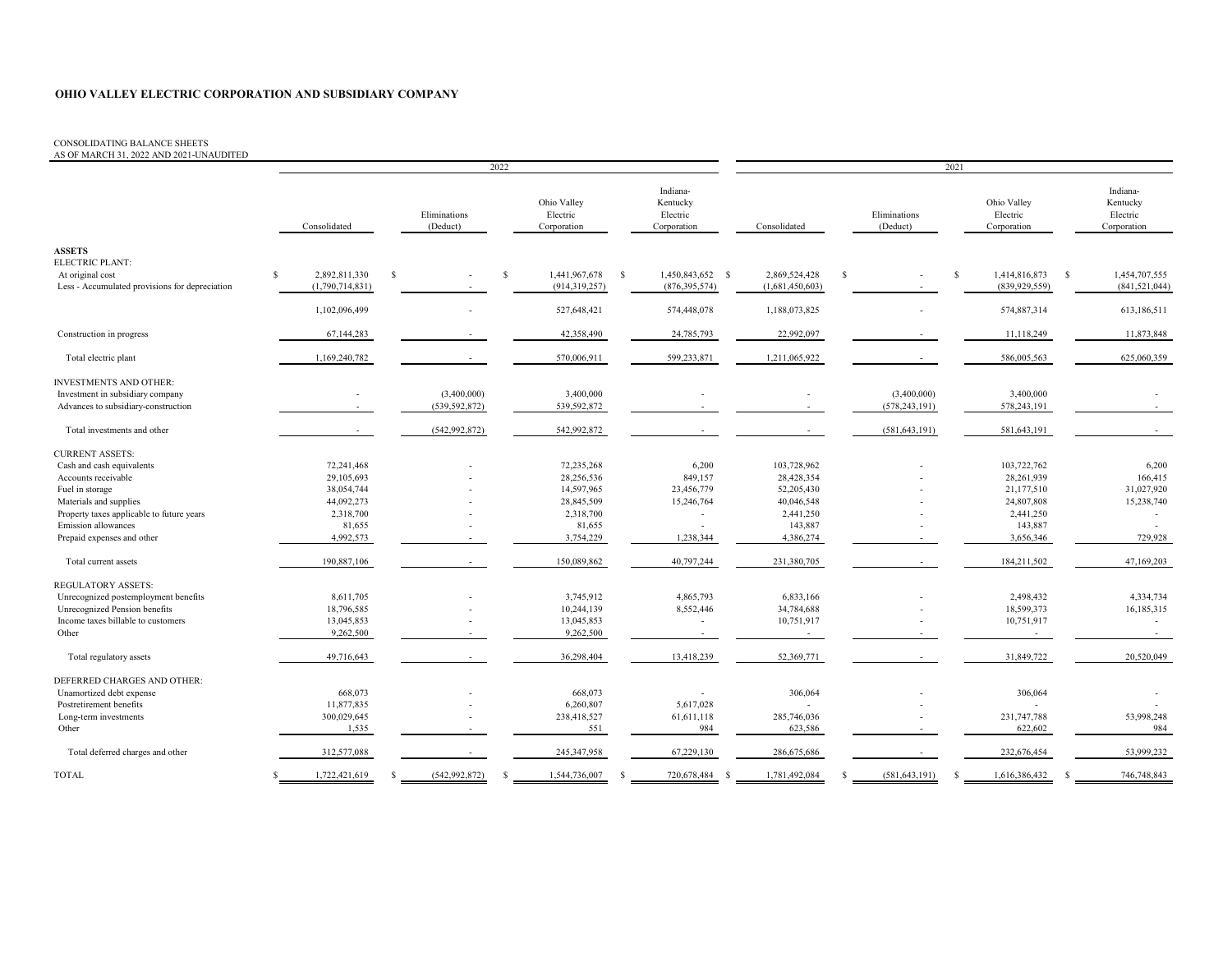#### CONSOLIDATING BALANCE SHEETS

AS OF MARCH 31, 2022 AND 2021-UNAUDITED

|                                                                                               |              | 2022          |     |                          |              |                                        |               |                                                 |          | 2021          |              |                          |   |                                        |              |                                                 |
|-----------------------------------------------------------------------------------------------|--------------|---------------|-----|--------------------------|--------------|----------------------------------------|---------------|-------------------------------------------------|----------|---------------|--------------|--------------------------|---|----------------------------------------|--------------|-------------------------------------------------|
|                                                                                               |              | Consolidated  |     | Eliminations<br>(Deduct) |              | Ohio Valley<br>Electric<br>Corporation |               | Indiana-<br>Kentucky<br>Electric<br>Corporation |          | Consolidated  |              | Eliminations<br>(Deduct) |   | Ohio Valley<br>Electric<br>Corporation |              | Indiana-<br>Kentucky<br>Electric<br>Corporation |
| <b>CAPITALIZATION AND LIABILITIES</b><br>CAPITALIZATION:                                      |              |               |     |                          |              |                                        |               |                                                 |          |               |              |                          |   |                                        |              |                                                 |
| Common stock, \$100 par value-                                                                |              |               |     |                          |              |                                        |               |                                                 |          |               |              |                          |   |                                        |              |                                                 |
| Authorized, 300,000 shares;<br>outstanding, 100,000 shares in 2021 and 2020                   | $\mathbb{S}$ | 10,000,000    | - S |                          | <sup>S</sup> | 10,000,000                             | <sup>\$</sup> |                                                 | <b>S</b> | 10,000,000    | <sup>S</sup> |                          | S | 10,000,000                             | $\mathbf{s}$ |                                                 |
| Common stock, without par value,<br>stated at \$200 per share-<br>Authorized, 100,000 shares: |              |               |     |                          |              |                                        |               |                                                 |          |               |              |                          |   |                                        |              |                                                 |
| outstanding, 17,000 shares in 2021 and 2020                                                   |              |               |     | (3,400,000)              |              |                                        |               | 3,400,000                                       |          |               |              | (3,400,000)              |   |                                        |              | 3,400,000                                       |
| Long-term debt                                                                                |              | 967,252,598   |     |                          |              | 967.252.598                            |               |                                                 |          | 996,995,789   |              |                          |   | 996,995,789                            |              |                                                 |
| Line of credit borrowings                                                                     |              | 10,000,000    |     |                          |              | 10,000,000                             |               |                                                 |          | 60,000,000    |              |                          |   | 60,000,000                             |              | $\overline{a}$                                  |
| Retained earnings                                                                             |              | 23,451,490    |     | $\sim$                   |              | 23,451,490                             |               | $\overline{\phantom{a}}$                        |          | 20,774,913    |              | $\sim$                   |   | 20,774,913                             |              | $\sim$                                          |
| Total capitalization                                                                          |              | 1,010,704,088 |     | (3,400,000)              |              | 1,010,704,088                          |               | 3,400,000                                       |          | 1,087,770,702 |              | (3,400,000)              |   | 1,087,770,702                          |              | 3,400,000                                       |
| <b>CURRENT LIABILITIES:</b>                                                                   |              |               |     |                          |              |                                        |               |                                                 |          |               |              |                          |   |                                        |              |                                                 |
| Current portion of long-term debt                                                             |              | 132,897,761   |     |                          |              | 132,897,761                            |               |                                                 |          | 195,703,418   |              |                          |   | 195,703,418                            |              |                                                 |
| Accounts payable                                                                              |              | 40,185,196    |     |                          |              | 15,885,212                             |               | 24,299,984                                      |          | 26,780,274    |              |                          |   | 16,063,489                             |              | 10,716,785                                      |
| Accrued other taxes                                                                           |              | 10,326,306    |     |                          |              | 5,344,486                              |               | 4,981,820                                       |          | 10,581,325    |              |                          |   | 5,620,273                              |              | 4,961,052                                       |
| Regulatory liabilities                                                                        |              | 70,534,350    |     |                          |              | 48,832,272                             |               | 21,702,078                                      |          | 32,601,417    |              |                          |   | 18,330,445                             |              | 14,270,972                                      |
| Accrued interest and other                                                                    |              | 23,355,058    |     |                          |              | 20,185,578                             |               | 3,169,480                                       |          | 28,572,732    |              |                          |   | 22,959,194                             |              | 5,613,538                                       |
| Total current liabilities                                                                     |              | 277,298,671   |     |                          |              | 223,145,309                            |               | 54,153,362                                      |          | 294,239,166   |              | $\sim$                   |   | 258,676,819                            |              | 35,562,347                                      |
| COMMITMENTS AND CONTINGENCIES                                                                 |              |               |     |                          |              |                                        |               |                                                 |          |               |              |                          |   |                                        |              |                                                 |
| REGULATORY LIABILITIES:                                                                       |              |               |     |                          |              |                                        |               |                                                 |          |               |              |                          |   |                                        |              |                                                 |
| Postretirement benefits                                                                       |              | 87,640,232    |     |                          |              | 64,139,751                             |               | 23,500,481                                      |          | 64,587,329    |              |                          |   | 47,947,957                             |              | 16,639,372                                      |
| Advance billing of debt reserve                                                               |              | 120,000,000   |     |                          |              | 120,000,000                            |               | $\overline{\phantom{a}}$                        |          | 120,000,000   |              |                          |   | 120,000,000                            |              | $\sim$                                          |
| Decommissioning, demolition and other                                                         |              | 1,035,440     |     |                          |              | 709,411                                |               | 326,029                                         |          | $\sim$        |              |                          |   |                                        |              |                                                 |
| Total regulatory liabilities                                                                  |              | 208, 675, 672 |     |                          |              | 184,849,162                            |               | 23,826,510                                      |          | 184,587,329   |              |                          |   | 167,947,957                            |              | 16,639,372                                      |
| OTHER LIABILITIES:                                                                            |              |               |     |                          |              |                                        |               |                                                 |          |               |              |                          |   |                                        |              |                                                 |
| Pension liability                                                                             |              | 18,796,585    |     |                          |              | 10,244,139                             |               | 8,552,446                                       |          | 34,784,688    |              |                          |   | 18,599,373                             |              | 16,185,315                                      |
| Deferred income tax liability                                                                 |              | 21,705,275    |     |                          |              | 21,705,275                             |               |                                                 |          | 19,410,815    |              |                          |   | 19,410,815                             |              |                                                 |
| Asset retirement obligations                                                                  |              | 159,573,299   |     |                          |              | 77,328,273                             |               | 82,245,026                                      |          | 138,933,456   |              |                          |   | 54,422,328                             |              | 84,511,128                                      |
| Postretirement benefits obligation                                                            |              | 5,379,460     |     | $\sim$                   |              | 2,931,806                              |               | 2,447,654                                       |          | 11,995,106    |              |                          |   | 6,353,804                              |              | 5,641,302                                       |
| Postemployment benefits obligation                                                            |              | 8,611,705     |     |                          |              | 3,745,912                              |               | 4,865,793                                       |          | 6,833,166     |              |                          |   | 2,498,432                              |              | 4,334,734                                       |
| Parent advances                                                                               |              | $\sim$        |     | (539, 592, 872)          |              | $\sim$                                 |               | 539,592,872                                     |          | $\sim$        |              | (578, 243, 191)          |   | ٠                                      |              | 578,243,191                                     |
| Other non-current liabilities                                                                 |              | 11,676,864    |     | $\sim$                   |              | 10,082,043                             |               | 1,594,821                                       |          | 2,937,656     |              | $\sim$                   |   | 706,202                                |              | 2,231,454                                       |
| Total other liabilities                                                                       |              | 225,743,188   |     | (539, 592, 872)          |              | 126,037,448                            |               | 639,298,612                                     |          | 214,894,887   |              | (578, 243, 191)          |   | 101,990,954                            |              | 691,147,124                                     |
| <b>TOTAL</b>                                                                                  | \$.          | 1,722,421,619 |     | (542, 992, 872)          |              | 1,544,736,007                          |               | 720,678,484 \$                                  |          | 1,781,492,084 |              | (581, 643, 191)          |   | 1,616,386,432                          |              | 746,748,843                                     |
|                                                                                               |              |               |     |                          |              |                                        |               |                                                 |          |               |              |                          |   |                                        |              |                                                 |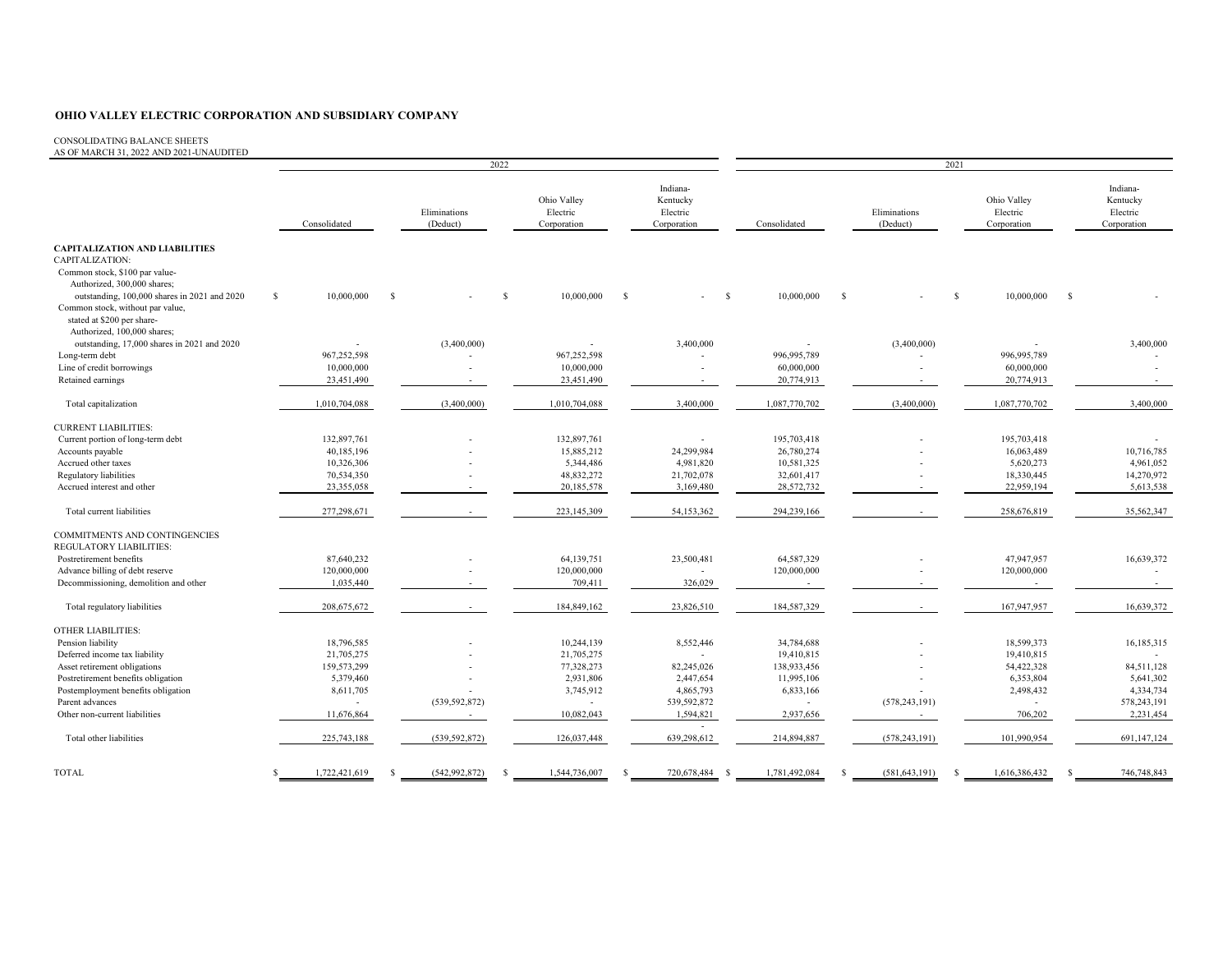CONSOLIDATING STATEMENTS OF INCOME AND RETAINED EARNINGS

| YEAR TO DATE AS OF MARCH 31,2022 AND 2021-UNAUDITED                                                                                                                                |              |                                                                                |              |                          | 2022          |                                                                                |    |                                                                                             |              |                                                                                |    |                                                                      | 2021 |                                                                                |    |                                                                |
|------------------------------------------------------------------------------------------------------------------------------------------------------------------------------------|--------------|--------------------------------------------------------------------------------|--------------|--------------------------|---------------|--------------------------------------------------------------------------------|----|---------------------------------------------------------------------------------------------|--------------|--------------------------------------------------------------------------------|----|----------------------------------------------------------------------|------|--------------------------------------------------------------------------------|----|----------------------------------------------------------------|
|                                                                                                                                                                                    |              | Consolidated                                                                   |              | Eliminations<br>(Deduct) |               | Ohio Valley<br>Electric<br>Corporation                                         |    | Indiana-<br>Kentucky<br>Electric<br>Corporation                                             |              | Consolidated                                                                   |    | Eliminations<br>(Deduct)                                             |      | Ohio Valley<br>Electric<br>Corporation                                         |    | Indiana-<br>Kentucky<br>Electric<br>Corporation                |
| REVENUES FROM CONTRACTS WITH<br>CUSTOMERS-Sales of electric energy to:<br>Department of Energy<br>Ohio Valley Electric Corp.<br>Sponsoring Companies<br>Other                      | $\mathbb{S}$ | 1,663,425<br>157,687,641                                                       | -S           | (74, 505, 565)           | s.            | $1,663,425$ \$<br>$\overline{\phantom{a}}$<br>157,687,641                      |    | 74,505,565                                                                                  | $\mathbb{S}$ | 1,139,021<br>$\overline{\phantom{a}}$<br>152,425,695<br>1,188,546              | -S | $\overline{\phantom{a}}$<br>(63,917,927)                             | S    | 1,139,021 \$<br>$\sim$<br>152,425,695<br>1,188,546                             |    | 63,917,927                                                     |
| Total revenues from contracts with customers                                                                                                                                       |              | 159,351,066                                                                    |              | (74, 505, 565)           |               | 159,351,066                                                                    |    | 74,505,565                                                                                  |              | 154,753,262                                                                    |    | (63,917,927)                                                         |      | 154,753,262                                                                    |    | 63,917,927                                                     |
| OPERATING EXPENSES:<br>Fuel and emission allowances consumed<br>in operation<br>Purchased power<br>Other operation<br>Maintenance<br>Depreciation<br>Taxes-other than income taxes |              | 74,080,114<br>2,681,941<br>18,638,936<br>17,686,905<br>28,379,257<br>2,990,201 |              | (74, 505, 565)           |               | 29,242,436<br>77,187,506<br>11,906,959<br>8,441,229<br>16,082,180<br>1,615,815 |    | 44,837,678<br>$\overline{\phantom{a}}$<br>6,731,977<br>9,245,676<br>12,297,077<br>1,374,386 |              | 74,143,060<br>1,139,021<br>17,847,972<br>15,250,214<br>26,810,405<br>2,939,564 |    | $\overline{\phantom{a}}$<br>(63,917,927)<br>$\overline{\phantom{a}}$ |      | 33,857,749<br>65,056,948<br>11,606,684<br>8,836,444<br>17,133,119<br>1,628,327 |    | 40,285,311<br>6,241,288<br>6,413,770<br>9,677,286<br>1,311,237 |
| Total operating expenses                                                                                                                                                           |              | 144,457,354                                                                    |              | (74, 505, 565)           |               | 144,476,125                                                                    |    | 74,486,794                                                                                  |              | 138,130,236                                                                    |    | (63,917,927)                                                         |      | 138,119,271                                                                    |    | 63,928,892                                                     |
| OPERATING INCOME                                                                                                                                                                   |              | 14,893,712                                                                     |              |                          |               | 14,874,941                                                                     |    | 18,771                                                                                      |              | 16,623,026                                                                     |    |                                                                      |      | 16,633,991                                                                     |    | (10, 965)                                                      |
| OTHER INCOME (EXPENSE)                                                                                                                                                             |              | 4,564                                                                          |              |                          |               | 5,589                                                                          |    | (1,025)                                                                                     |              | 36,836                                                                         |    |                                                                      |      | 6,198                                                                          |    | 30,638                                                         |
| INCOME BEFORE INTEREST CHARGES                                                                                                                                                     |              | 14,898,276                                                                     |              |                          |               | 14,880,530                                                                     |    | 17,746                                                                                      |              | 16,659,862                                                                     |    |                                                                      |      | 16,640,189                                                                     |    | 19,673                                                         |
| <b>INTEREST CHARGES:</b><br>Amortization of debt expense<br>Interest expense                                                                                                       |              | 1,005,048<br>13,242,724                                                        |              | $\sim$                   |               | 1,005,048<br>13,224,978                                                        |    | 17,746                                                                                      |              | 1,057,652<br>14,931,603                                                        |    | $\overline{\phantom{a}}$                                             |      | 1,057,652<br>14,911,930                                                        |    | 19,673                                                         |
| Total interest charges                                                                                                                                                             |              | 14,247,772                                                                     |              |                          |               | 14,230,026                                                                     |    | 17,746                                                                                      |              | 15,989,255                                                                     |    |                                                                      |      | 15,969,582                                                                     |    | 19,673                                                         |
| <b>NET INCOME</b>                                                                                                                                                                  | \$           | 650,504                                                                        | $\mathbf{s}$ |                          | <sup>\$</sup> | 650,504                                                                        | -S |                                                                                             | $\mathbb{S}$ | 670,607                                                                        | -S |                                                                      | S    | 670,607                                                                        | -S | $\sim$                                                         |
| RETAINED EARNINGS-Beginning of year                                                                                                                                                |              | 22,800,986                                                                     |              |                          |               | 22,800,986                                                                     |    |                                                                                             |              | 20,104,306                                                                     |    |                                                                      |      | 20,104,306                                                                     |    |                                                                |
| RETAINED EARNINGS, MARCH 31                                                                                                                                                        | S.           | 23,451,490 \$                                                                  |              |                          | -S            | 23,451,490 \$                                                                  |    |                                                                                             | \$           | 20,774,913 \$                                                                  |    |                                                                      | S    | 20,774,913 \$                                                                  |    |                                                                |